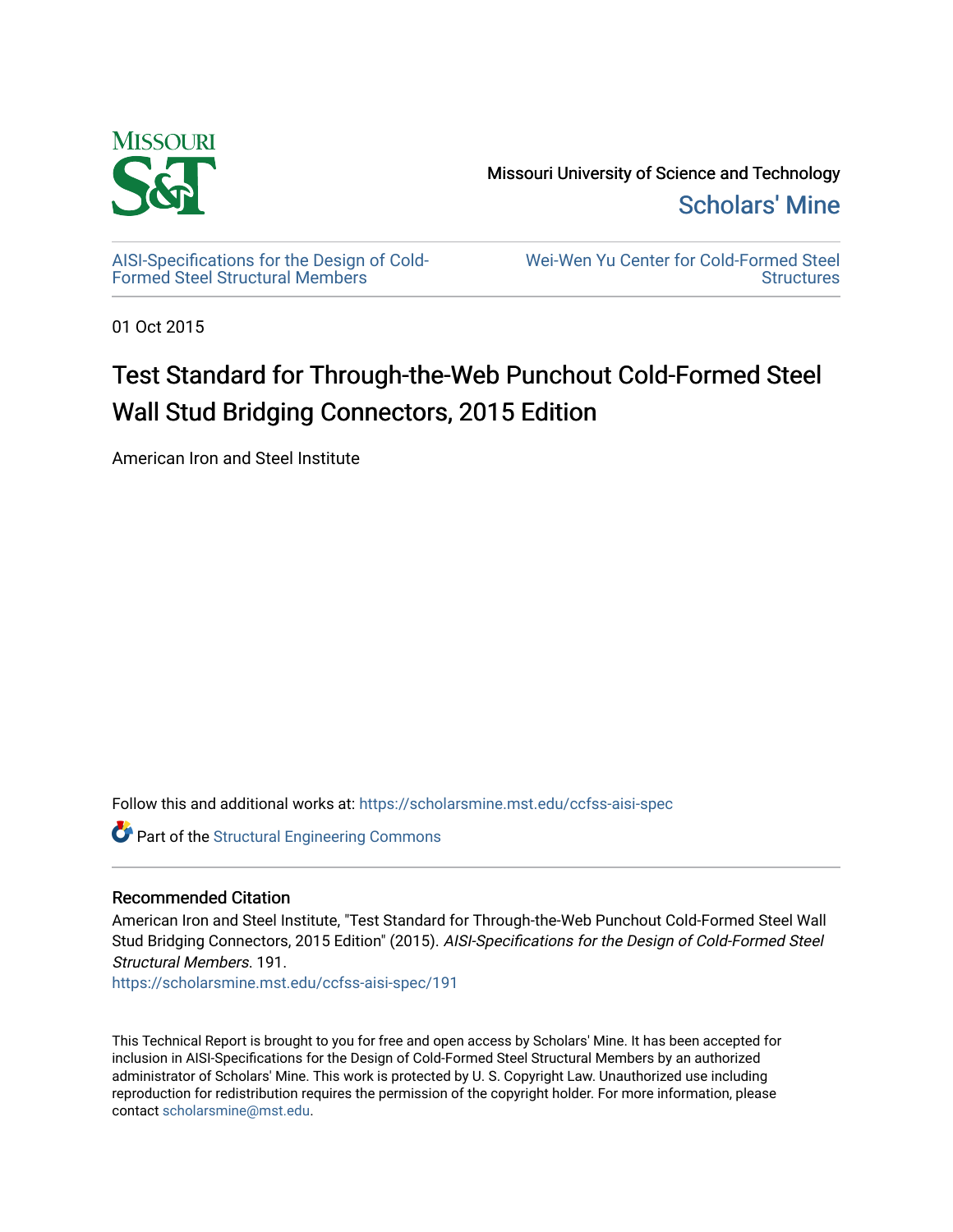



# **AISI STANDARD**

# Test Standard for

Through-the-Web Punchout

Cold-Formed Steel Wall Stud

Bridging Connectors

2015 Edition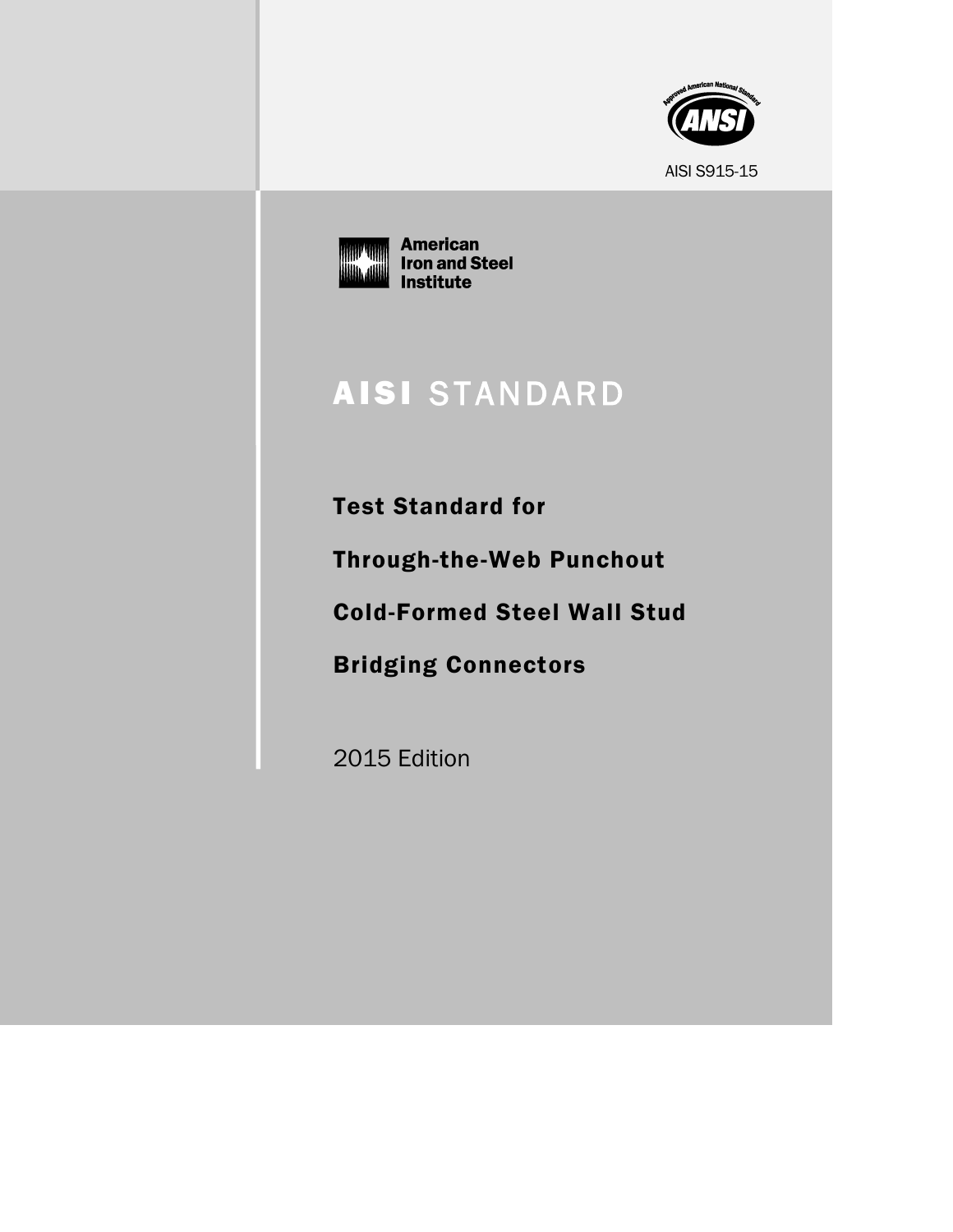

AISI S915-15



# AISI STANDARD

Test Standard for Through-the-Web Punchout Cold-Formed Steel Wall Stud Bridging Connectors

2015 Edition

Approved by the AISI Committee on Specifications for the Design of Cold-Formed Steel Structural Members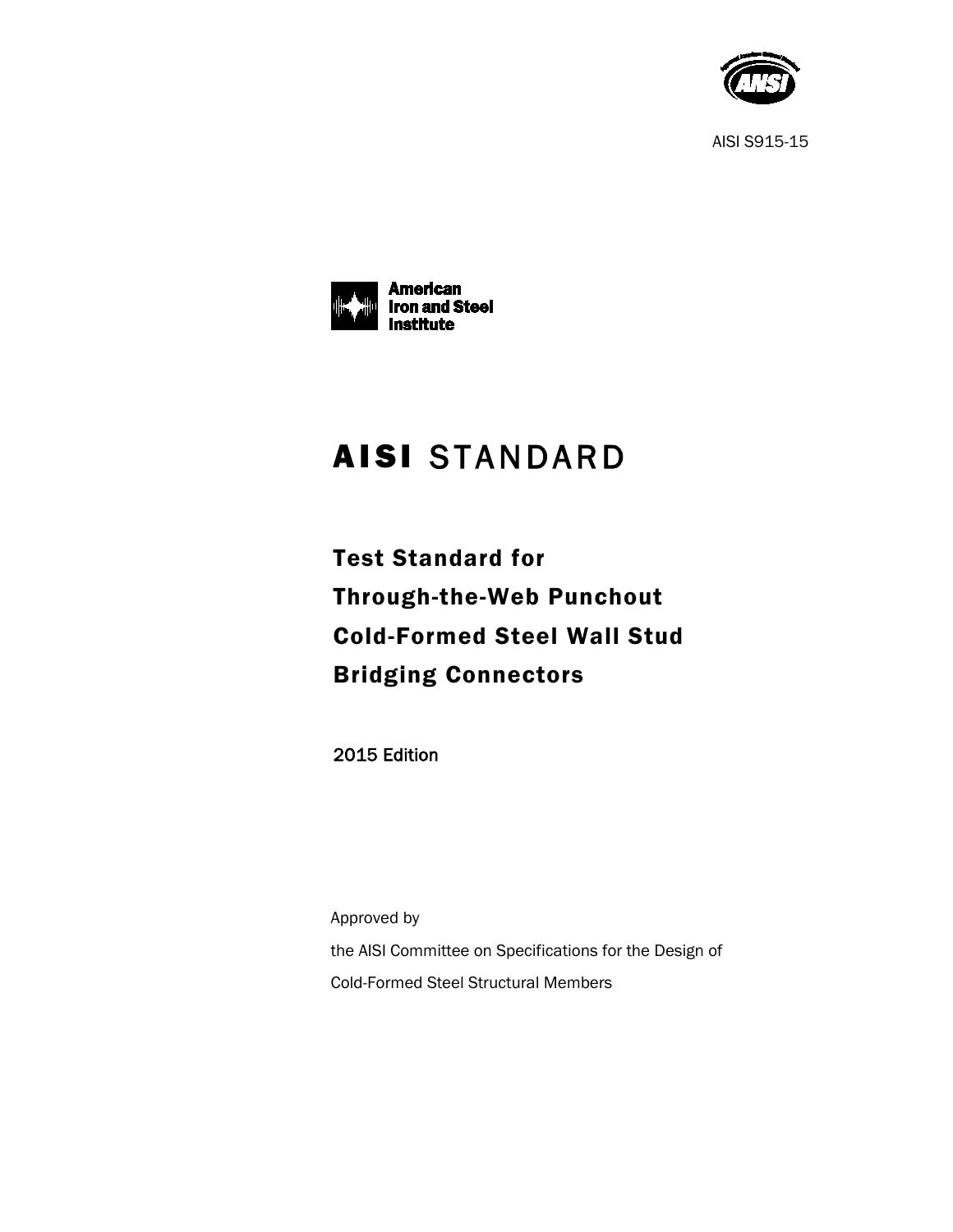### DISCLAIMER

The material contained herein has been developed by the American Iron and Steel Institute Committee on Specifications for the Design of Cold-Formed Steel Structural Members. The organization and the Committee have made a diligent effort to present accurate, reliable, and useful information on testing of cold-formed steel members, components or structures. The Committee acknowledges and is grateful for the contributions of the numerous researchers, engineers, and others who have contributed to the body of knowledge on the subject. With anticipated improvements in understanding of the behavior of cold-formed steel and the continuing development of new technology, this material will become dated. It is anticipated that future editions of this test procedure will update this material as new information becomes available, but this cannot be guaranteed.

The materials set forth herein are for general information only. They are not a substitute for competent professional advice. Application of this information to a specific project should be reviewed by a registered professional engineer. Indeed, in most jurisdictions, such review is required by law. Anyone making use of the information set forth herein does so at their own risk and assumes any and all resulting liability arising therefrom.

1st Printing – October 2015

Produced by American Iron and Steel Institute

Copyright American Iron and Steel Institute 2015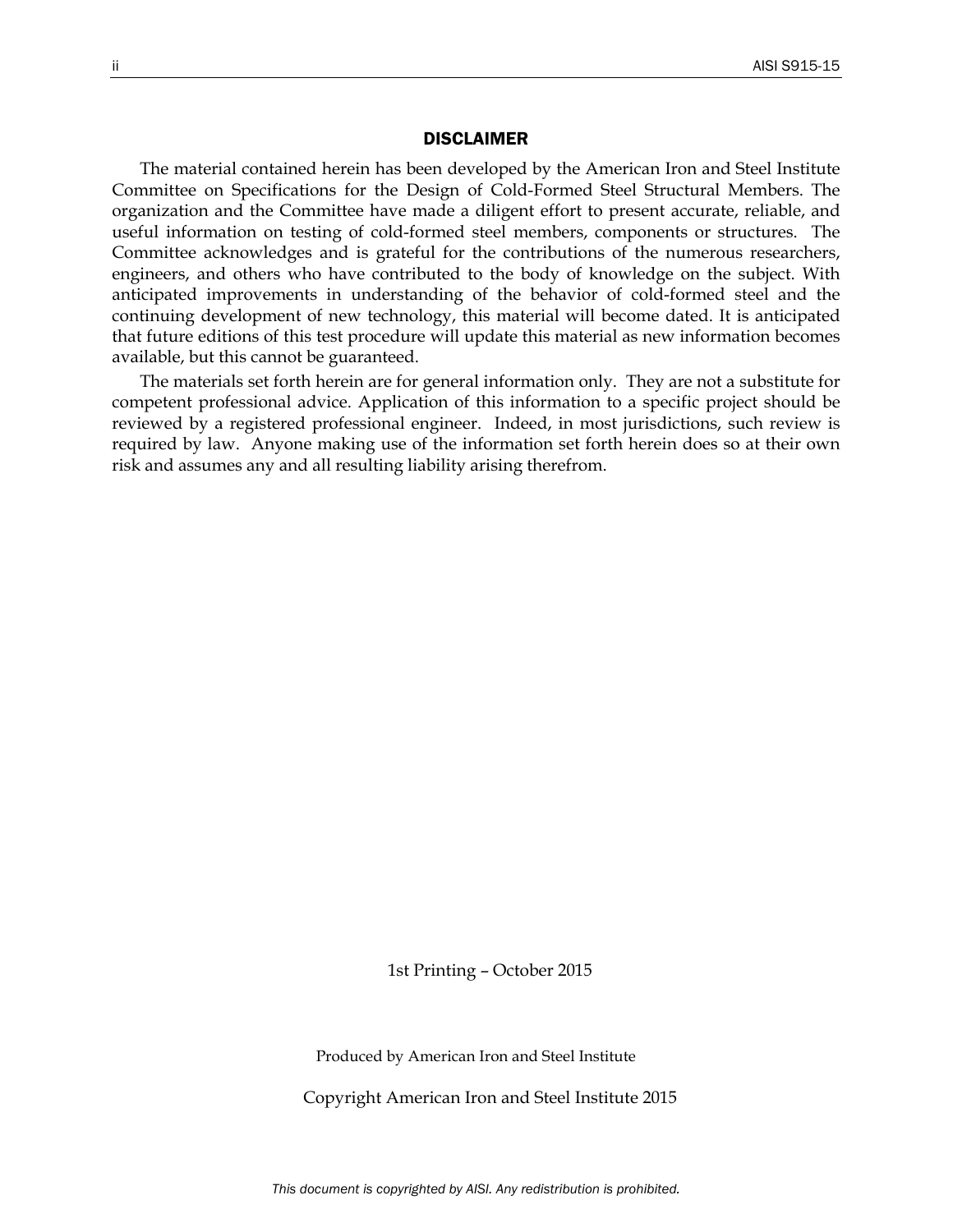#### PREFACE

The American Iron and Steel Institute Committee on Specifications developed this Standard to provide the methodology to determine the strength and deformation behavior of throughthe-web *punchout bridging connectors* for cold-formed steel wall *stud* bracing for nonstructural and structural wall *studs* in light-frame construction.

This Standard applies to *bridging connectors* attached to a cold-formed steel wall *stud* and the *bridging member* by mechanical fastening.

The Committee acknowledges and is grateful for the contribution of the numerous engineers, researchers, producers and others who have contributed to the body of knowledge on this subject.

User Notes and Commentary are non-mandatory and copyrightable portions of this standard.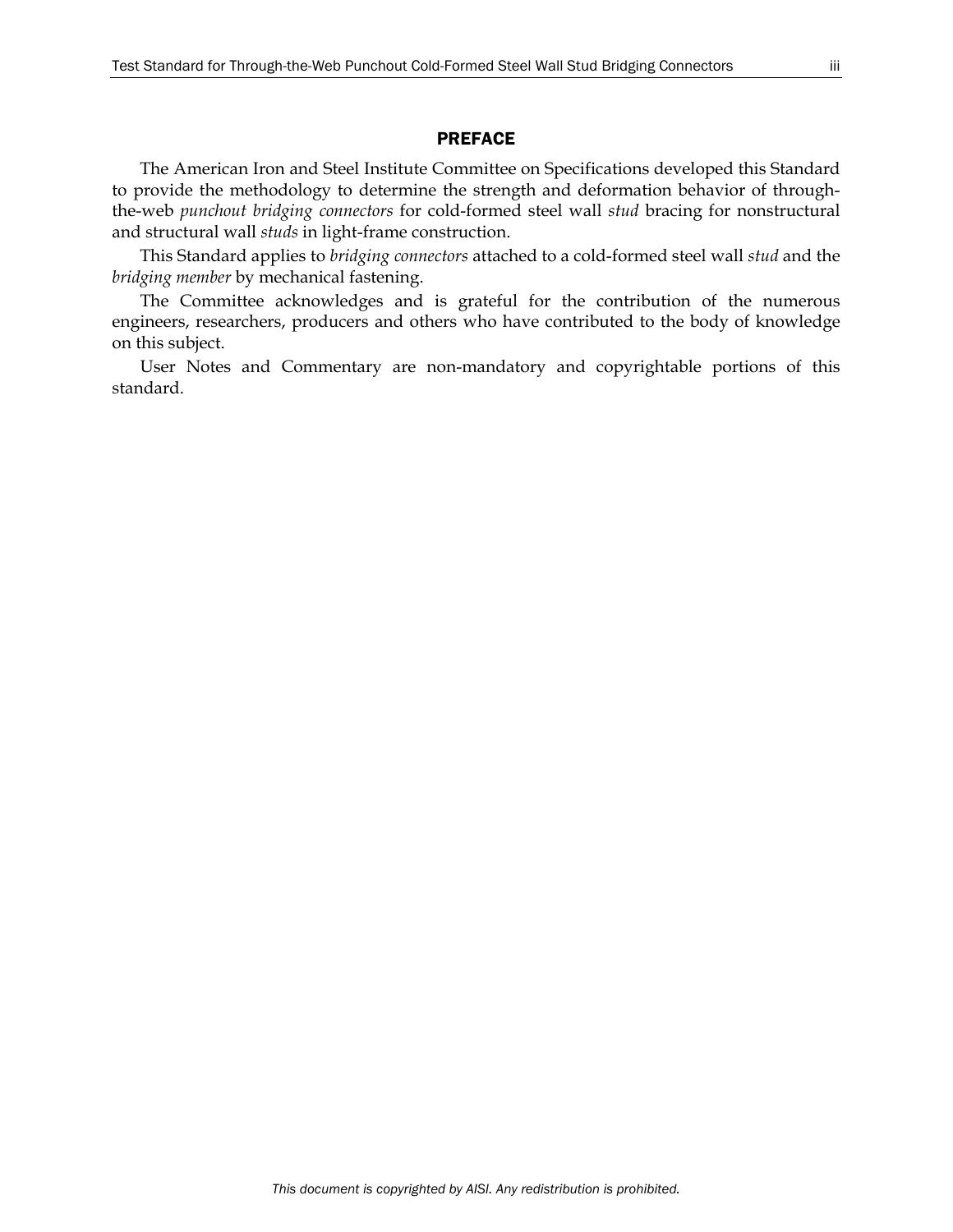This page is intentionally left blank.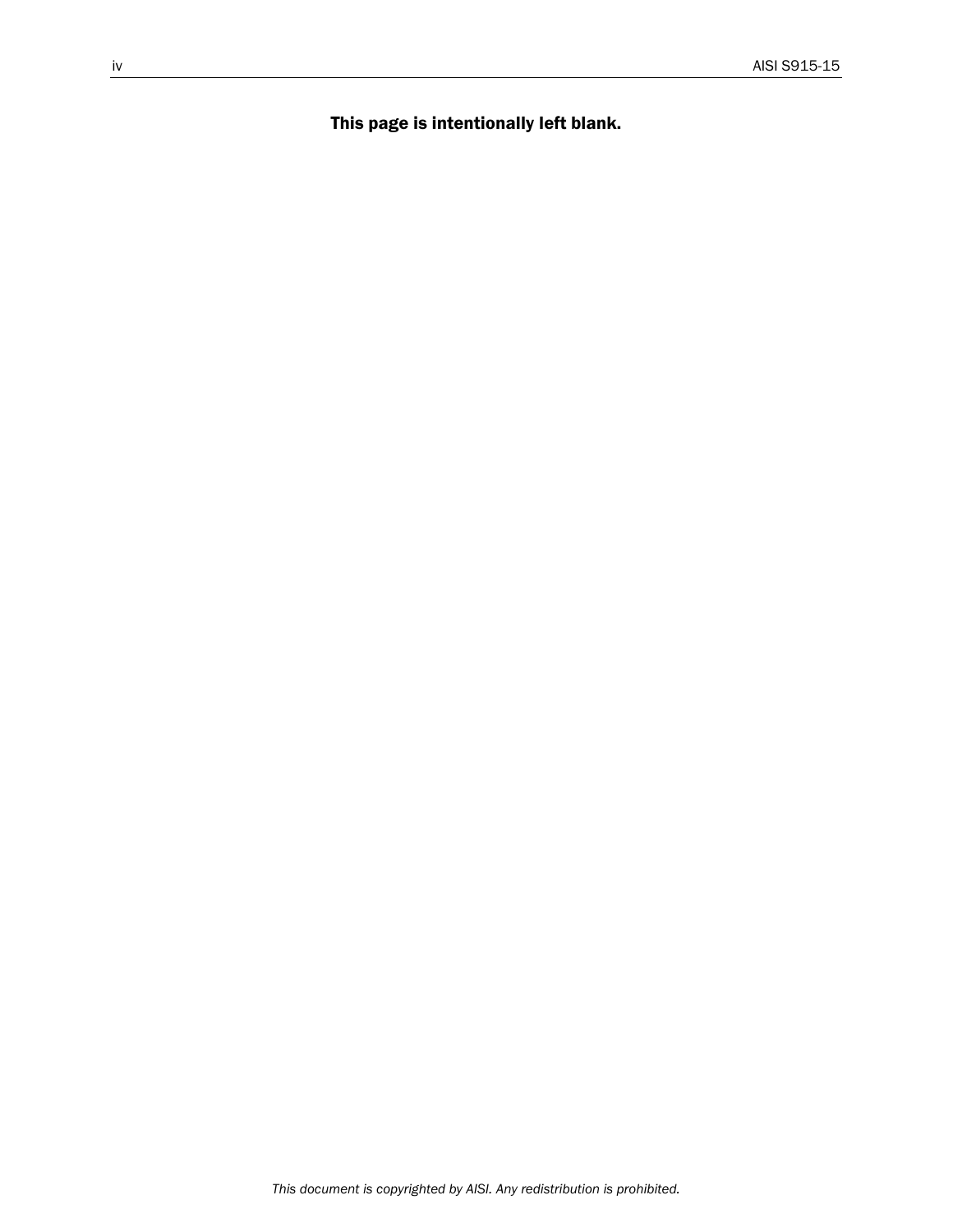# AISI Committee on Specifications for the Design of Cold-Formed Steel Structural Members

| R. L. Brockenbrough, Chairman | R. L. Brockenbrough and Associates                    |
|-------------------------------|-------------------------------------------------------|
| R. B. Haws, Vice-Chairman     | Nucor Corporation                                     |
| H. H. Chen, Secretary         | American Iron and Steel Institute                     |
| D. Allen                      | <b>Super Stud Building Products</b>                   |
| J. Buckholt                   | Computerized Structural Design                        |
| C. J. Carter                  | American Institute of Steel Construction              |
| J. K. Crews                   | Unarco Material Handling, Inc.                        |
| L. R. Daudet                  | Simpson Strong-Tie                                    |
| W. S. Easterling              | Virginia Polytechnic Institute and State University   |
| J. M. Fisher                  | Consultant                                            |
| S. R. Fox                     | Canadian Sheet Steel Building Institute               |
| R. S. Glauz                   | RSG Software, Inc.                                    |
| P. S. Green                   | <b>Bechtel Power Corporation</b>                      |
| W. B. Hall                    | University of Illinois                                |
| G. J. Hancock                 | University of Sydney                                  |
| A. J. Harrold                 | <b>Butler Manufacturing Company</b>                   |
| R. A. LaBoube                 | Wei-Wen Yu Center for Cold-Formed Steel Structures    |
| R. L. Madsen                  | Supreme Steel Framing System Association              |
| J. A. Mattingly               | Consultant                                            |
| W. McRoy                      | ICC Evaluation Service, Inc.                          |
| J. R. U. Mujagic              | Uzun & Case Engineers LLC                             |
| R. Paullus                    | National Council of Structural Engineers Associations |
| N. A. Rahman                  | The Steel Network, Inc.                               |
| G. Ralph                      | <b>ClarkDietrich Building Systems</b>                 |
| V. E. Sagan                   | Metal Building Manufacturers Association              |
| T. Samiappan                  | OMG, Inc.                                             |
| A. Sarawit                    | Simpson Gumpetz & Heger                               |
| B. W. Schafer                 | Johns Hopkins University                              |
| K. Schroeder                  | Devco Engineering Inc.                                |
| R. M. Schuster                | Consultant                                            |
| T. Sputo                      | <b>Steel Deck Institute</b>                           |
| R. Ziemian                    | <b>Structural Stability Research Council</b>          |
|                               |                                                       |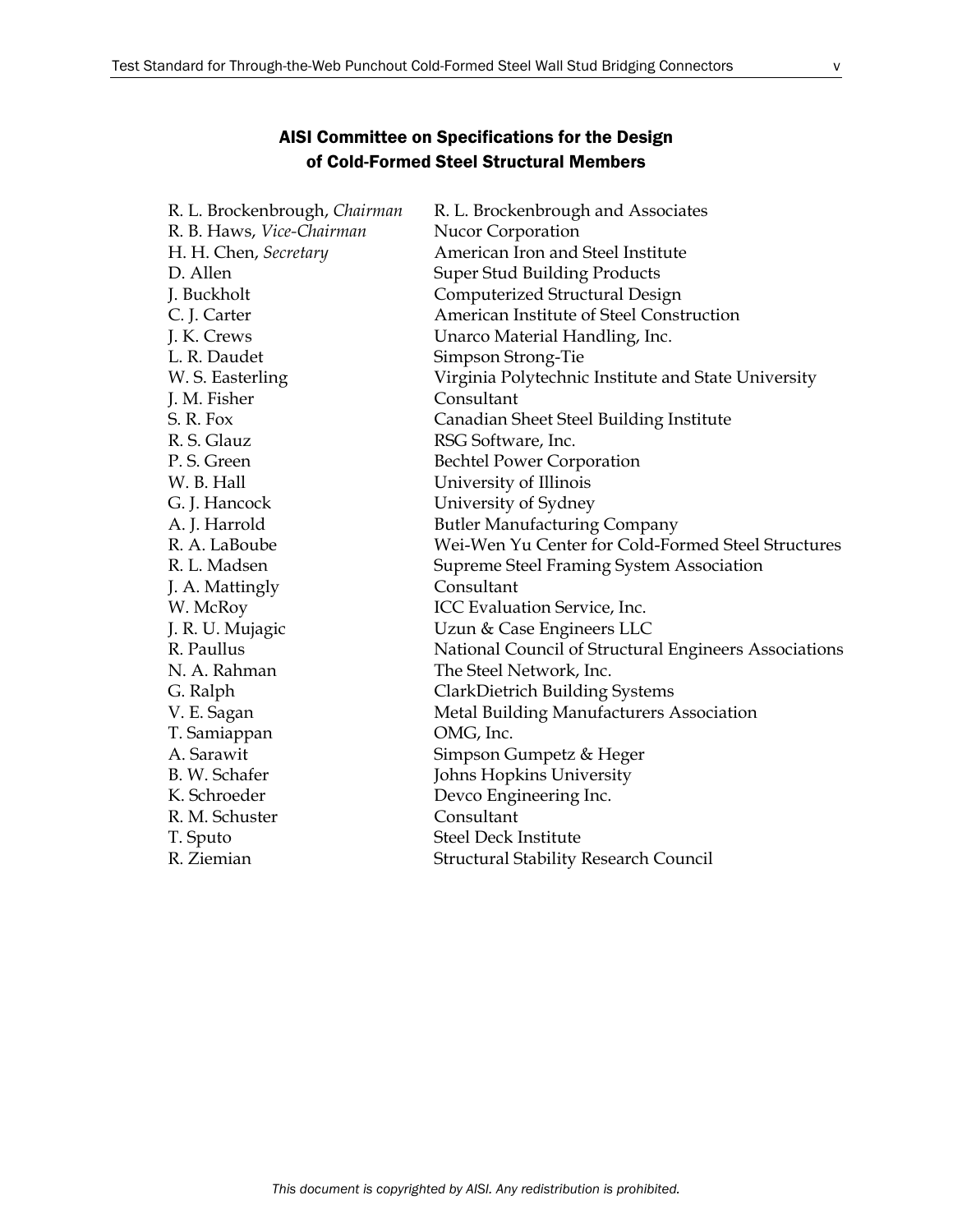# Subcommittee 6 – Test-Based Design

| L. R. Daudet, Chairman | Simpson Strong-Tie                                  |
|------------------------|-----------------------------------------------------|
| H. H. Chen, Secretary  | American Iron and Steel Institute                   |
| J. DesLaurier          | Certified Steel Stud Association                    |
| D. Fox                 | <b>TOTAL JOIST By ISPAN Systems</b>                 |
| S. R. Fox              | Canadian Sheet Steel Building Institute             |
| <b>B.</b> Gerber       | <b>IAPMO Uniform Evaluation Service</b>             |
| W. Gould               | ICC Evaluation Service, Inc.                        |
| P. S. Green            | <b>Bechtel Power Corporation</b>                    |
| W. B. Hall             | University of Illinois                              |
| J. R. Martin           | Verco Docking, Inc.                                 |
| B. J. Meyer            | W&W Steel                                           |
| C. Moen                | Virginia Polytechnic Institute and State University |
| F. Morello             | M.I.C. Industries, Inc.                             |
| J. D. Musselwhite      | Southern Code Consulting International, LLC         |
| R. V. Nunna            | S. B. Barnes Associates                             |
| N. A. Rahman           | The Steel Network, Inc.                             |
| G. Ralph               | <b>ClarkDietrich Building Systems</b>               |
| T. Samiappan           | OMG, Inc.                                           |
| B. W. Schafer          | Johns Hopkins University                            |
| R. M. Schuster         | Consultant                                          |
| F. Sesma               | California Expanded Metal Products                  |
| T. Sputo               | <b>Steel Deck Institute</b>                         |
|                        |                                                     |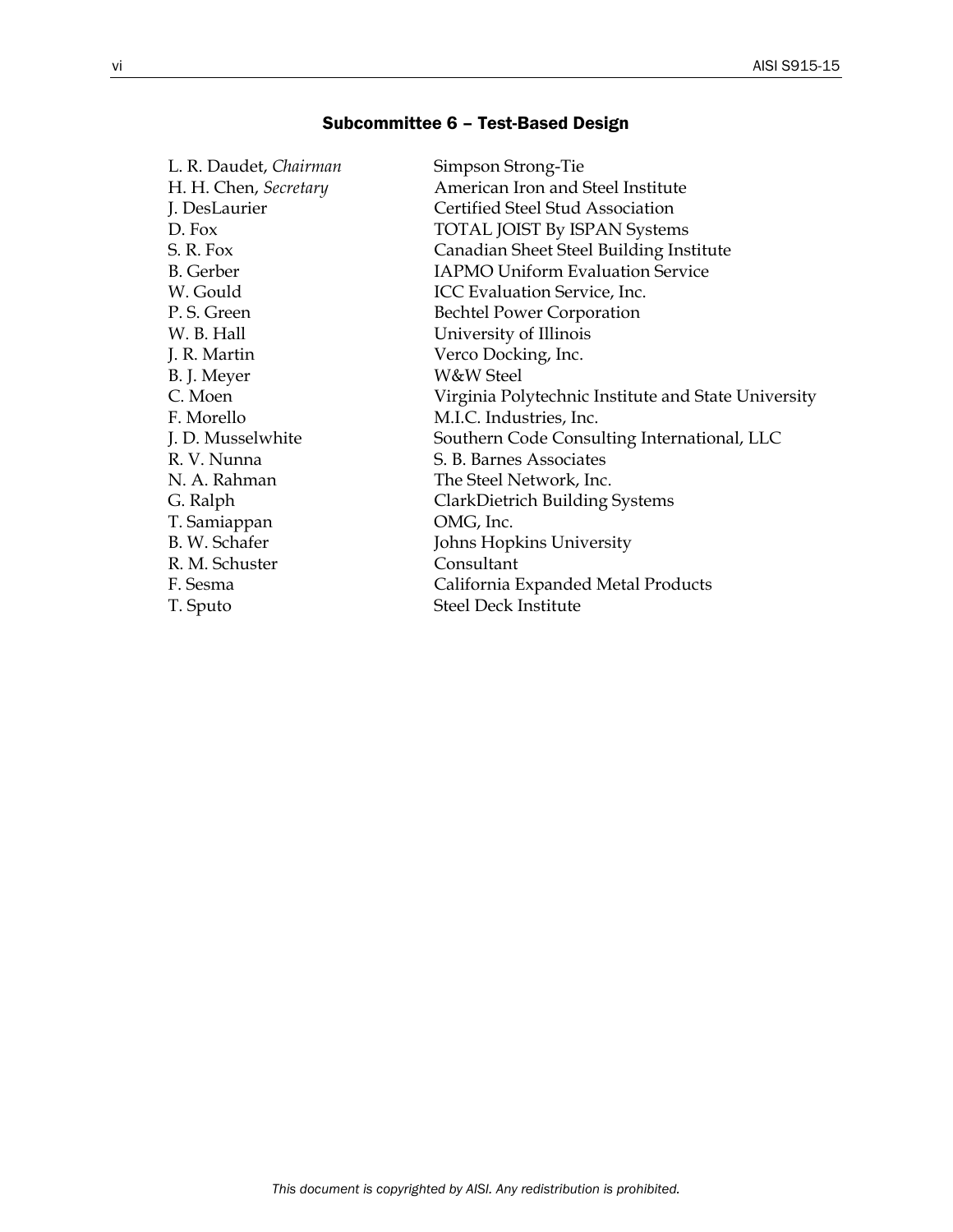# AISI S915-15 TEST STANDARD FOR THROUGH-THE-WEB PUNCHOUT COLD-FORMED STEEL WALL STUD BRIDGING CONNECTORS

# 1. Scope

**1.1** This Standard provides the methodology to determine the strength and deformation behavior of through-the-web *punchout bridging connectors* for cold-formed steel wall *stud* bracing for structural and nonstructural wall *studs* in light-frame construction. This standard applies to *bridging connectors* attached to a cold-formed steel wall *stud* and the *bridging member* by mechanical fastening, welds or other means to resist torsional moment and axial force. See Figure 1 for illustration. This Standard does not apply to other types of *bridging systems* or to bridging systems that do not use a connector between the wall *stud* web and the *bridging member*.

# User Note:

ASTM E72-15, *Standard Test Methods of Conducting Strength Tests of Panels for Building Construction*, provides a methodology to determine the axial compression and transverse strength of fully assembled wall panels. ASTM E72 may be used to confirm the overall strength of cold-formed steel walls with the bridging system and *bridging connector*.

1.2 *Bridging connector assembly rotational strength* is determined by testing a *bridging connector assembly* in accordance with this Standard. This strength value is used to design bracing for laterally loaded cold-formed steel wall *studs*.



Figure 1 – Examples of Bridging Connector Assemblies

1.3 *Bridging connector lateral brace strength* is determined by testing a *bridging connector* assembly in accordance with this Standard. This strength value is used to design bracing for cold-formed steel wall *studs* axially loaded in compression.

1.4 *Bridging connector* deformation behavior is determined by testing the *bridging connector*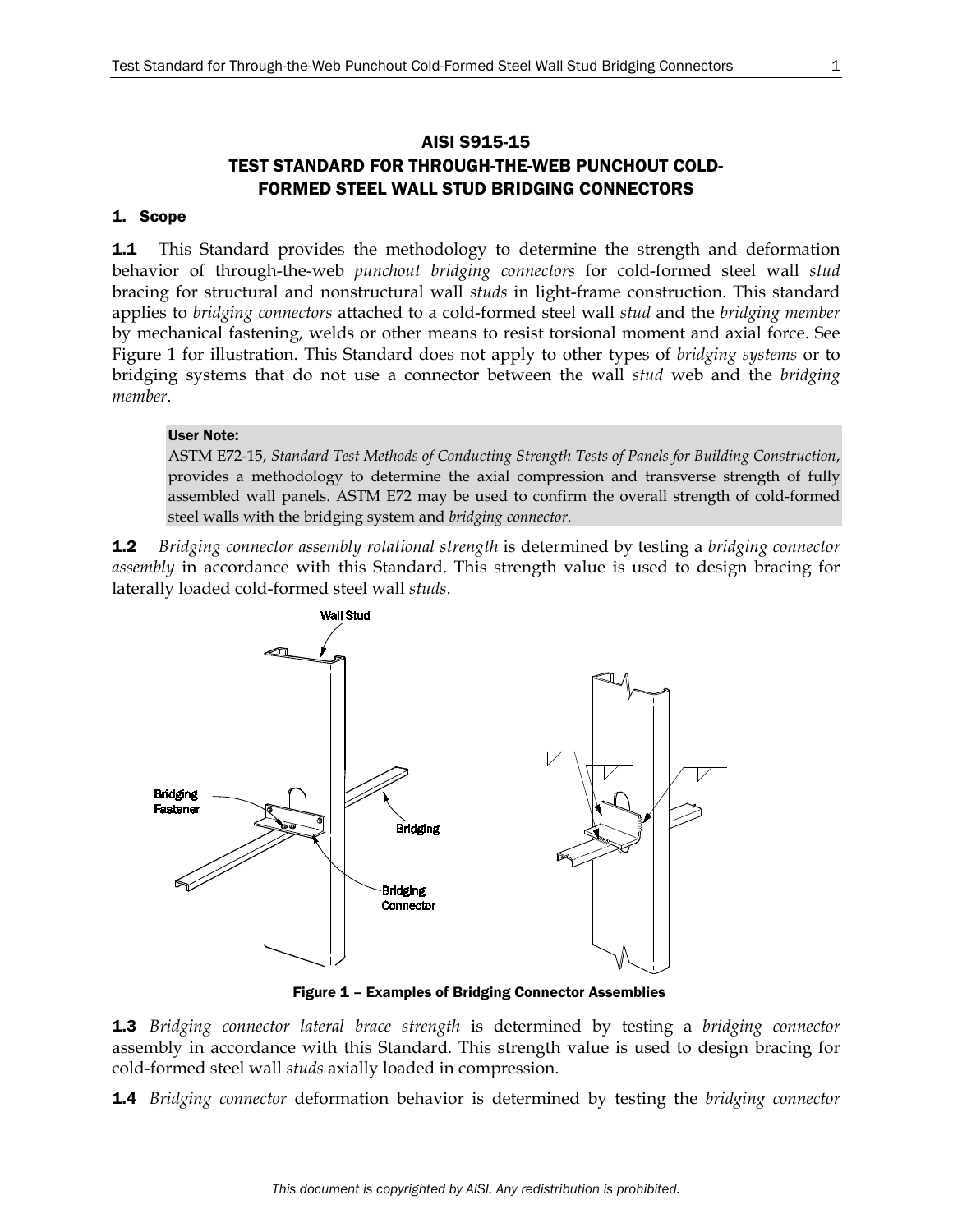*assembly* in accordance with this Standard. This deformation value is used to calculate connection stiffness in order to design bracing for cold-formed steel wall *studs* axially loaded in compression.

**1.5** This Standard consists of Sections 1 through 11 inclusive.

# 2. Referenced Documents

The following documents or portions thereof are referenced within this standard and shall be considered as part of the requirements of this document:

a. American Iron and Steel Institute (AISI), Washington, DC:

AISI S100-12, *North American Specification for the Design of Cold-Formed Steel Structural Members*

b. ASTM International (ASTM), West Conshohocken, PA:

ASTM A370-14, *Standard Test Methods and Definitions for Mechanical Testing of Steel Products* ASTM E6-09be1, *Standard Terminology Relating to Methods of Mechanical Testing* IEEE/ASTM SI10-10, *American National Standard for Metric Practice*

# 3. Terminology

Where the following terms appear in this Standard, they shall have the meaning as defined herein. Terms not defined in Section 3 of this Standard, AISI S100, or ASTM E6 shall have the ordinary accepted meaning for the context for which they are intended.

- *Brace Stiffness.* The stiffness to restrain lateral translation at a brace point for an individual wall *stud* subjected to axial compression.
- *Bridging Connector.* Device attaching the *bridging member* to the cold-formed steel wall *stud* and used to transmit forces between them.
- *Bridging Connector Assembly.* An assembly consisting of the following components: (1) a *bridging connector*, (2) a *bridging member* with specified dimensions and properties, (3) a wall *stud* with specified dimensions and properties, and (4) fasteners or welds used to attach the *bridging connector* to a wall *stud* and *bridging member*.
- *Bridging Member.* Continuous cold-formed steel member extending through the wall *stud punchout* and attached to and bracing the cold-formed steel wall *stud*.

*Fastener.* Bolts, screws, power-actuated fasteners, clinches, or other mechanical fasteners.

- *Lateral Brace Strength.* Strength to resist lateral translation at a brace point for an individual wall *stud* subjected to axial compression.
- *Punchout*. A hole made during the manufacturing process in the *web* of a wall *stud*.
- *Rotational Strength.* Strength of the *bridging connector assembly* to resist the rotation of the wall *stud* about its longitudinal axis through the shear center.
- *Stud*. A vertical framing member in a wall system or assembly.

# 4. Units of Symbols and Terms

Any compatible system of measurement units shall be permitted to be used in this Standard, except where explicitly stated otherwise. The unit systems considered in this Standard shall include U.S. Customary units (force in kips and length in inches) and SI units (force in Newtons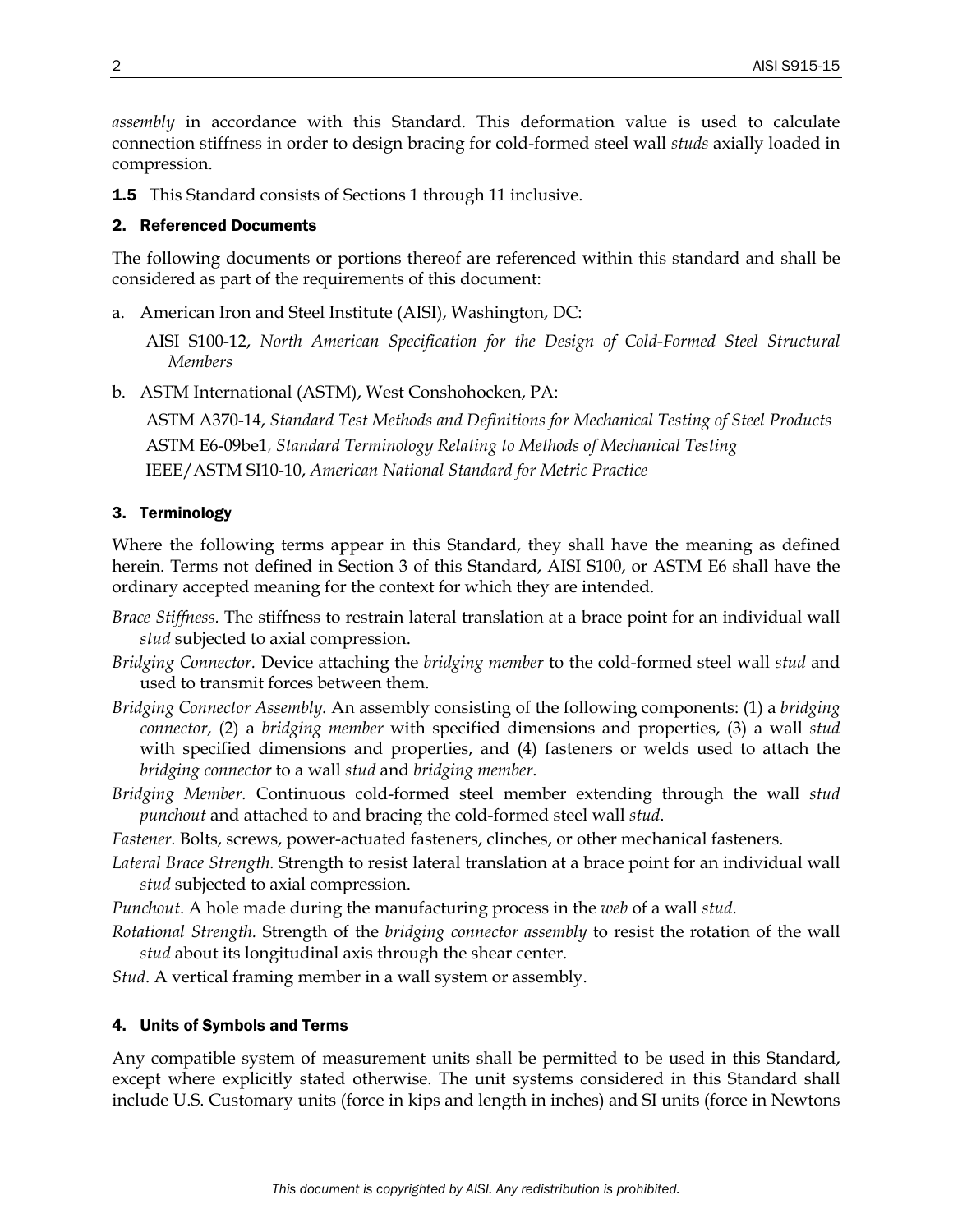and length in millimeters) in accordance with IEEE/ASTM SI10.

# 5. Precision

**5.1** Loads shall be recorded to a precision of  $\pm 1$  percent of the anticipated ultimate load during application of test loads.

**5.2** Deflections shall be recorded to a precision of 0.001 in. (0.025 mm).

5.3 Devices used to measure loads and deflections shall be maintained in good operating order, used only in the proper range, and calibrated periodically.

5.4 Instrument calibration readings taken over the full range anticipated in the tests shall be accurate to no less than the precision requirements for the device given above.

# 6. Test Fixture

The test fixture shall consist of either:

- (a) A hydraulic- or screw-operated testing machine capable of operating the removable crosshead at a constant rate of motion or a constant rate of loading, and a calibrated force-measuring device, or
- (b) A loading device with a steel fixture, and a calibrated load cell.

# User Note:

It is recommended that ASTM E4-14, *Standard Practices for Force Verification of Testing Machines*, be used as applicable.

# 7. Test Specimen

7. 1 The specimen shall consist of the *bridging connector assembly* and *fasteners*, welds, or other means used to connect the *bridging member* to the wall *stud*.

**7.2** The minimum number of specimens tested shall comply with the requirements of Section F1 of AISI S100.

7.3 The steel properties of the *bridging connector*, *bridging member*, and wall *stud*, including yield stress, tensile strength, percent elongation, and uncoated base steel thickness shall be determined. Standard tension tests of the steel from which the *bridging connector assembly* was produced shall be conducted in accordance with ASTM A370 and Section F1.1(c) of AISI S100.

7.4 *Fasteners* used in *bridging connector* testing shall be selected at random from one manufacturer's lot and installed in a manner that is representative of field conditions. Fastener strength shall be determined in accordance with AISI S100 or shall be determined in accordance with the published manufacturers' catalog.

7.5 Welding, clinching or other fastening techniques are permitted in a manner that is representative of field conditions. The weld strength shall be determined in accordance with AISI S100.

# 8. Test Setup

# 8.1 General

8.1.1 The *bridging connector assembly* test setup shall consist of: (1) the *bridging connector*, (2) the *bridging member*, (3) the wall *stud* with *punchout*, and (4) *fasteners* or welds used to attach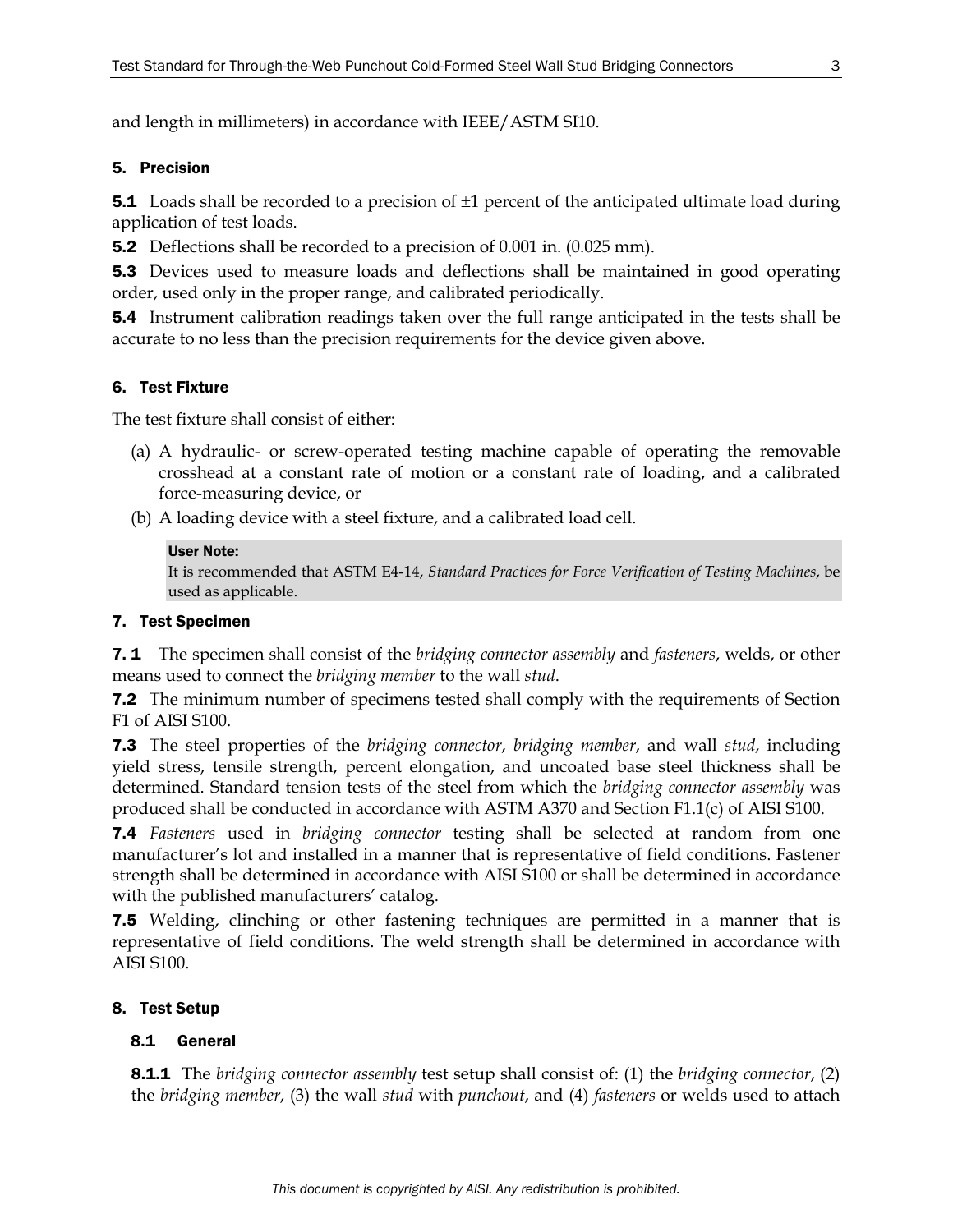the *bridging connector* to the wall *stud* and the *bridging member*.

**8.1.2** The assemblies shall be tested in such a manner to simulate the essential function of the *bridging connector assembly*. Test loads shall be applied with reference to the intended enduse application of the *bridging connector assembly*.

# User Note:

As the bridging assembly is subjected to load, through-the-web *punchout* bridging may interact with the stud web to provide resistance. The test setup should not inhibit web deformations that would occur under field conditions.

#### 8.2 Bridging Assembly Rotational Strength Test

8.2.1 For the *rotational strength* assembly testing, a load shall be applied in a manner that will induce torsion in the wall *stud*.

### User Note:

Figure 2 illustrates a force couple applied in a distributed manner to the wall *stud* flanges. Other test setups are also permitted. For instance, it is acceptable to apply the load to the *bridging member* while restraining the wall *stud* flanges. Whatever test setup is used, it is important to ensure that torsion can be measured by load cells via the applied load and the reactions, and that the minimum of the two measured values is used for *rotational strength*.

8.2.2 The *bridging member* shall extend half the length of the end-use wall *stud* spacing on either side of the wall *stud* with enough width to provide adequate contact surface for the *bridging connector*.

8.2.3 Reaction forces shall be measured with load cells at each end of the *bridging member* as the ends represent the inflection points of the end-use application.

#### User Note:

Although outside of the scope of this Standard, rotational stiffness can also be measured.

8.2.4 To avoid an unintentional load path, the wall *stud*s used in the assembly test shall be of adequate length to prevent contact between the *bridging connector* and any element other than the *bridging member* and wall *stud*.

8.2.5 In narrow depth wall *studs* where the stiffener lips would otherwise come into contact with the *bridging connector* or *bridging member* during loading, the stiffener lips are permitted to be removed.

#### User Note:

In some assembly scenarios, it is possible that the *bridging connector* and/or *bridging member* will come into contact with the wall *stud* stiffener lips before failure is achieved, and this could result in unconservative results.

#### 8.3 Bridging Assembly Lateral Brace Strength and Stiffness Test

8.3.1 For the *lateral brace strength* assembly testing (illustrated by Figure 3(a)), initial tests shall be performed to determine whether the bridging loaded in compression or loaded in tension governs the performance of the *bridging connector assembly* (illustrated by Figure 3(b), Section View A-A; or Figure 3(c), Section View B-B). The remaining tests are then permitted to be used for the governing loading condition.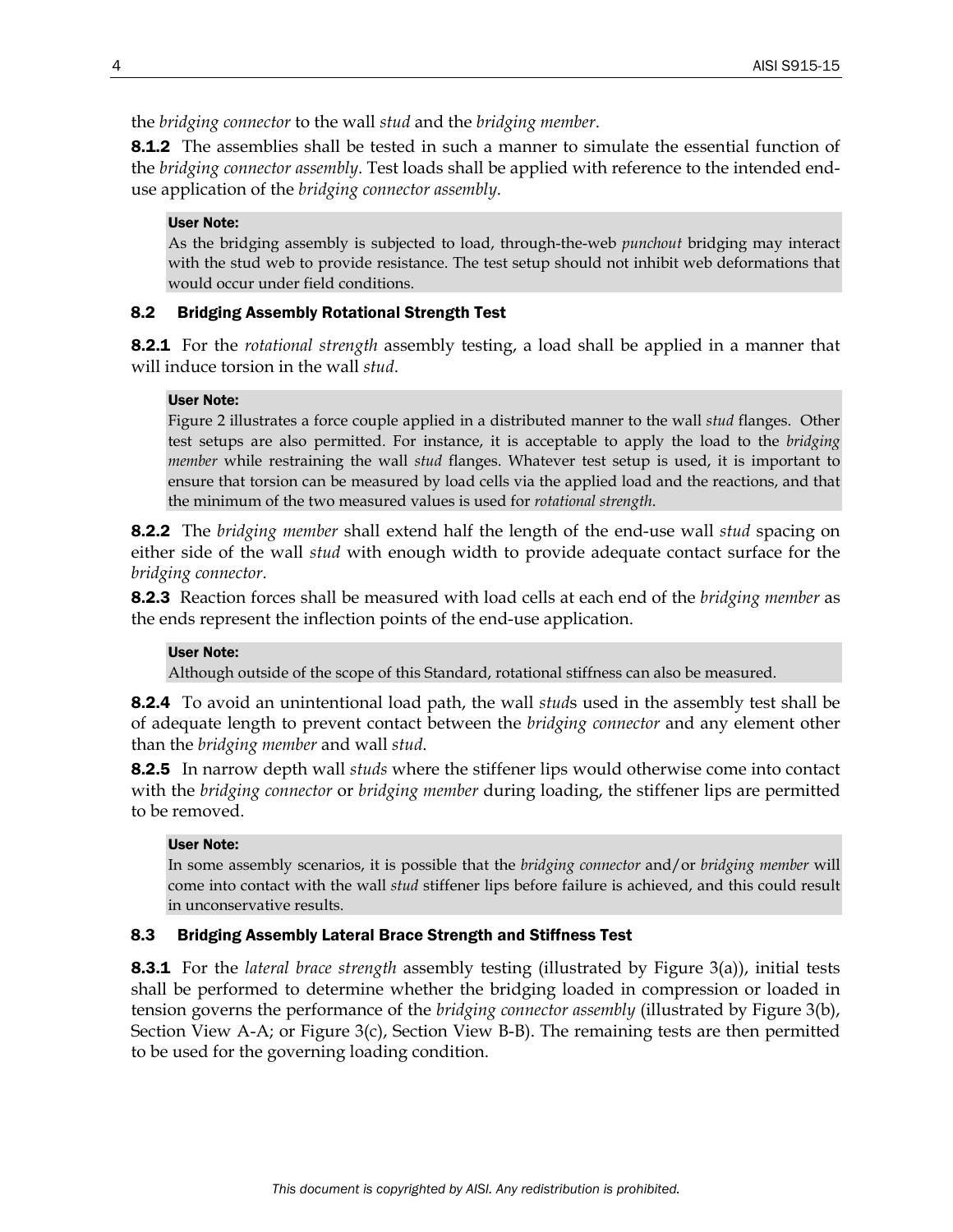

Figure 2 Rotational Strength Test Setup for Bridging Connector Assembly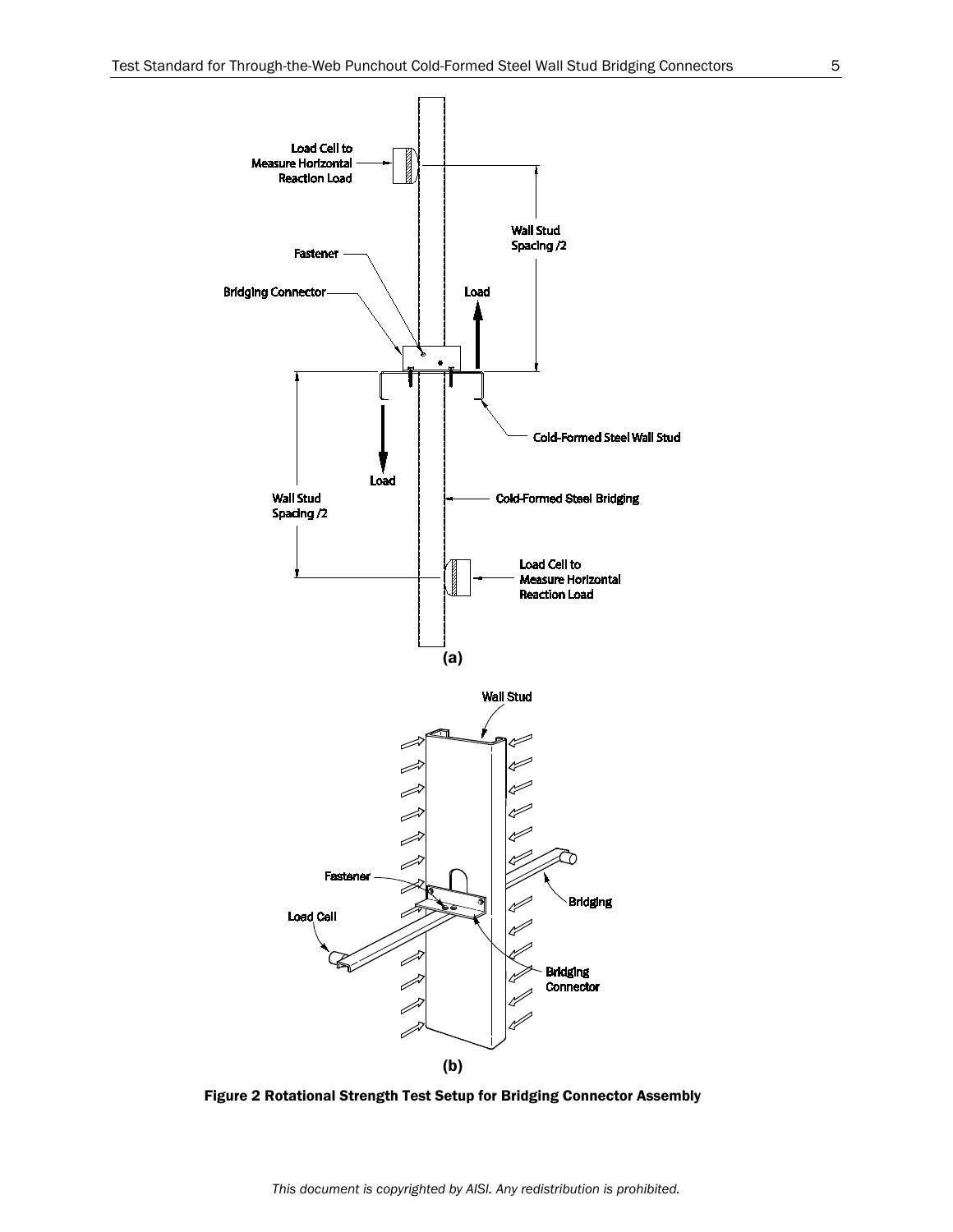**8.3.2** Depending on the results from testing in accordance with Section 8.3.1, a compression or tension load shall be applied to the *bridging member,* which is attached to the wall *stud* by the *bridging connector*.

8.3.3 The deflection measuring device(s) shall measure the deflection of the *bridging member* from the load cell to the test fixture anchorage to the test bed (see Figure 3 (b), Section View A-A; or Figure 3 (c), Section View B-B). The base of the device(s) shall be located such that measurements include the deflection resulting from the wall *stud* web deformation, *bridging connector* deformation, *bridging member* deformation, and *fastener* slip.

8.3.4 The wall *stud* flanges shall be supported with bearing restraints without the use of *fasteners* that could alter the flexural response of the web. Each bearing surface shall be no more than 1/2 in. (12.7 mm) wide.

#### User Note:

Depending on the *bridging connector* geometry and installation instructions, it is important that each bearing does not interfere with the *bridging connector*. Therefore, as illustrated by Figure 3, each bearing may be discontinuous in the vicinity of the *bridging connector*.

8.3.5 To avoid an unintentional load path, the wall *studs* used in the assembly shall be of adequate length and width to prevent contact between the *bridging connector* and any element other than the intended test fixture restraints.



Figure 3(a) Lateral Brace Strength Test Setup for Bridging Connector Assembly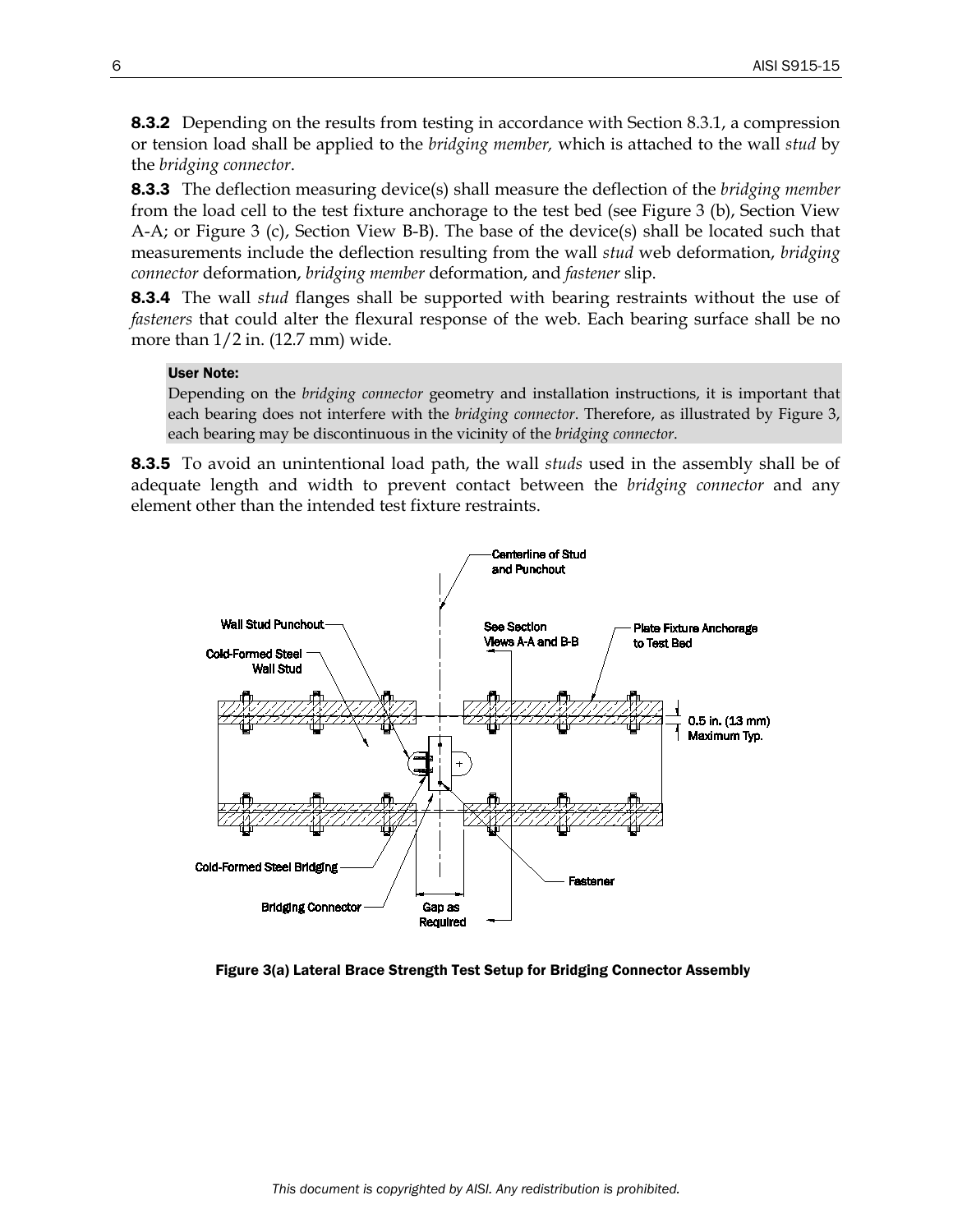

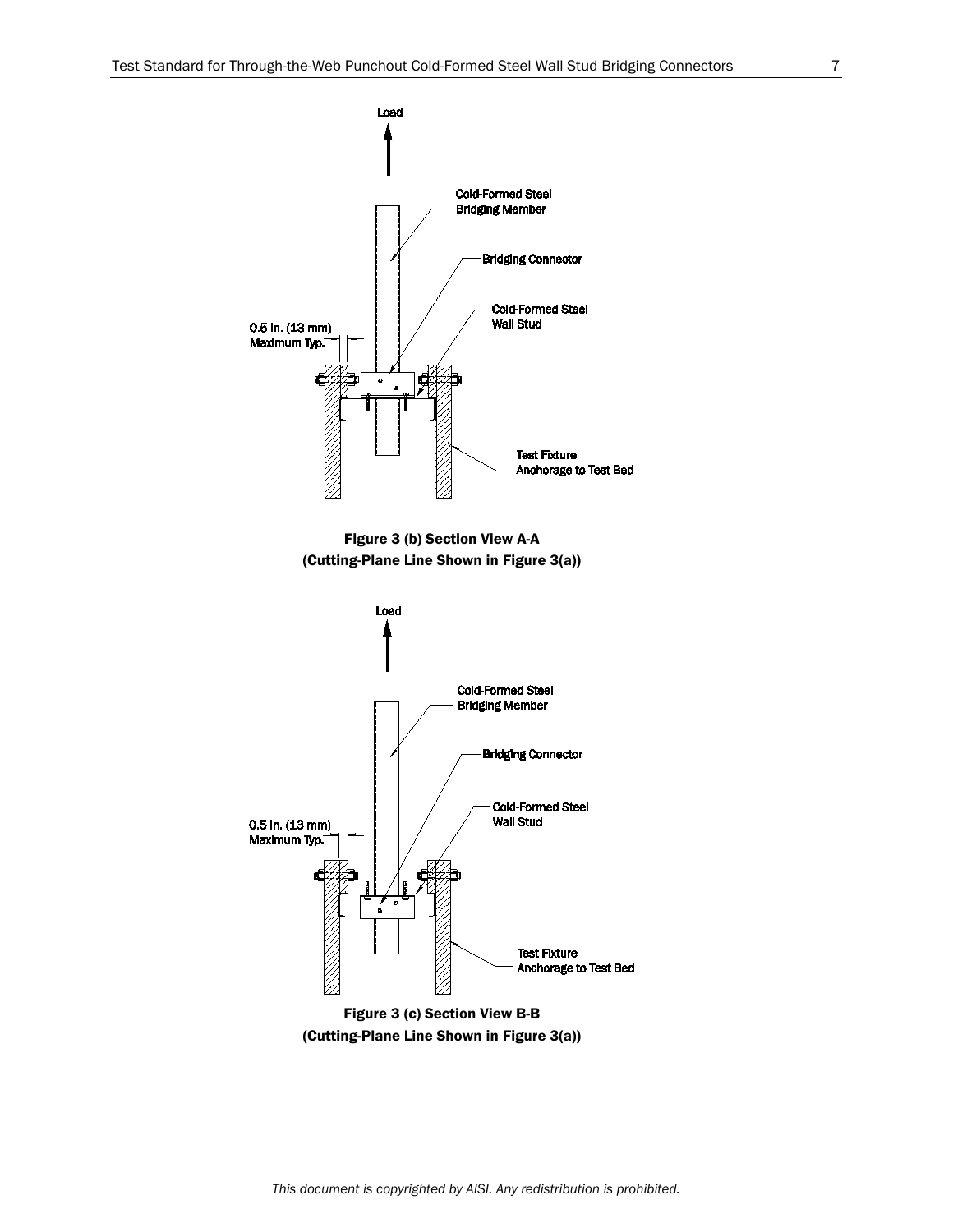# 9. Test Procedure

9.1 An initial load, or preload, shall not be applied for *rotational strength* load testing of the *bridging connector assembly*. For *lateral brace strength* load testing, a preload is permitted to be applied to the assembly. This preload shall not exceed 10 percent of the average ultimate load.

**9.2** The assemblies shall be loaded such that the load is applied in reference to the intended application of the *bridging connector*. The test load shall be applied at a uniform rate not to exceed 0.03 radians per minute for 6-in. (152-mm) and 8-in. (203-mm) studs, and 0.06 radians per minute for 3-5/8-in. (92-mm) and 4-in. (102-mm) studs for the *rotational strength* test and a uniform rate not to exceed 0.1 in. (2.54 mm) per minute for the *lateral brace strength* test until failure or a maximum load is reached or when any portion of the wall *stud* other than the web comes in contact with the *bridging member* or *bridging connector*. Loads shall be recorded to a precision of  $\pm 1$  percent of the ultimate load during application of test loads.

#### User Note:

The rotation in the *rotational strength* test should be measured by dividing the summation of the horizontal displacements of the load cells at the bridging by the stud spacing if the stud is restrained, or the stud web rotation should be measured if the bridging is restrained. A rotational rate of 0.03 radians per minute is equivalent to 0.10 inch (2.54 mm) per minute on an 8-inch (203 mm) *stud* depth. A rate of 0.06 radians per minute is equivalent to 0.10 inch (2.54 mm) per minute on a 3-5/8-in. (92.1-mm) *stud* depth.

9.3 Load-deflection characteristics of the *bridging connector* shall be determined. The deflections shall be recorded to the nearest 0.001 in. (0.025 mm). Deflections shall be recorded at a sufficient number of load levels to permit the establishment of a load-deflection curve. At least eight readings shall be taken prior to reaching the load value for stiffness evaluation. Readings shall be taken throughout the test and not be grouped during a portion of the test, such as at the beginning, middle or end of test.

# 10. Data Evaluation

10.1 Evaluation of the test results and the determination of the available strength (allowable strength for ASD and design strength for LRFD) shall be made in accordance with the procedures described in Section F1 of AISI S100.

10.2 In cases where the stiffener lip is removed during the *rotational strength* assembly test, as permitted in Section 8.2.5, the available strength of the *bridging connector* shall also be limited to the load at which the *bridging member* or *bridging connector* would have engaged the stiffener lip.

10.3 For a *bridging connector* used to brace a wall *stud* loaded in axial compression, the *stiffness* shall be determined from the average values of the load-versus-deflection curves at 40 percent of the ultimate load.

#### Commentary:

The *stiffness* is determined from the average of load-versus-deflection curve at 40 percent of the maximum load as it was observed that the load-versus-deflection curve was initially linear within this load range. This is consistent with the approach that determines the stiffness of diaphragm systems. See AISI S907-13, *Test Standard for Cantilever Test Method for Cold-Formed Steel Diaphragms*.

**10.4** No test results shall be eliminated unless a rationale for their exclusion can be given.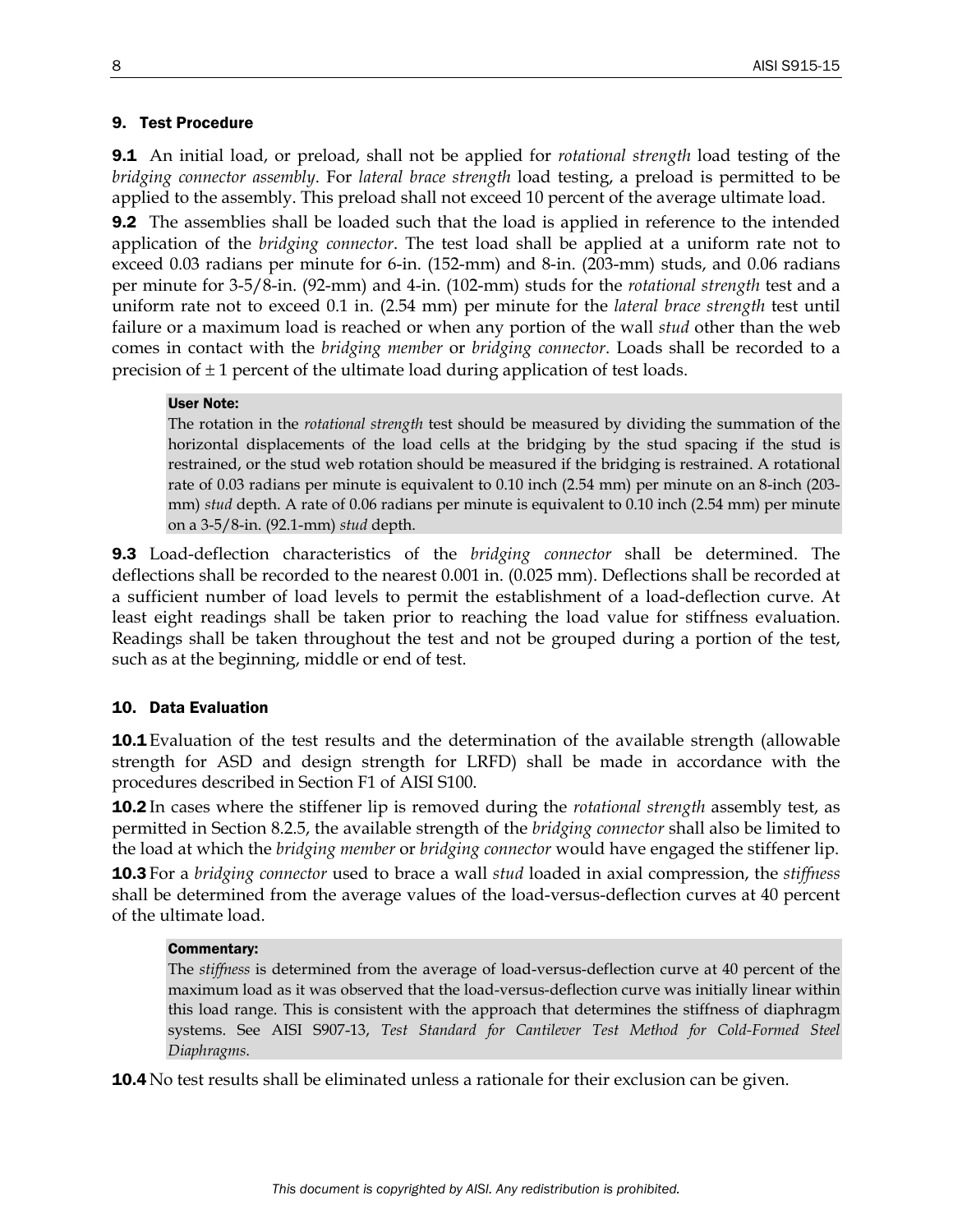# 11. Report

11.1The test report shall include a description of the tested *bridging connector assembly*, including a drawing that details all pertinent dimensions of the assembly. The description shall also include information concerning each component of the tested *bridging connector assembly*.

11.2The test report shall include the measured mechanical properties of the *bridging connector, bridging member,* and wall *stud*.

**11.3** The test report shall include a description of any modifications made to the cold-formed steel members used in the *bridging connector assembly* testing.

11.4The test report shall include a description of all the *fasteners*, welds, and other methods of attachment that are used in the test, including locations of fasteners and lengths of welds.

**11.5** The test report shall include a description of the loading procedure and the test method, including a detailed drawing of the test setup, depicting location and direction of load application, location of deflection measurement instrumentation and their point of reference, and details of any deviations from the test requirements stipulated in Sections 6, 8 and 9. Additionally, photographs shall supplement the detailed drawings of the test setup.

11.6 For the *lateral brace strength* test, the test report shall include individual and average loadversus-deformation values and curves as plotted directly or as reprinted from data acquisition systems. For the *rotational strength* test, the test report shall include individual and average load-versus-rotation values and curves as plotted directly or as reprinted from data acquisition systems.

#### User Note:

For the *rotational strength* test, load-versus-rotation curves are not required but may be included in the report.

**11.7** The test report shall include individual and average maximum test load values observed; description of the nature, type and location of failure exhibited by each *bridging connector* tested; and a description of the general behavior of the test assembly during load application. Additionally, photographs shall supplement the description of the failure mode(s).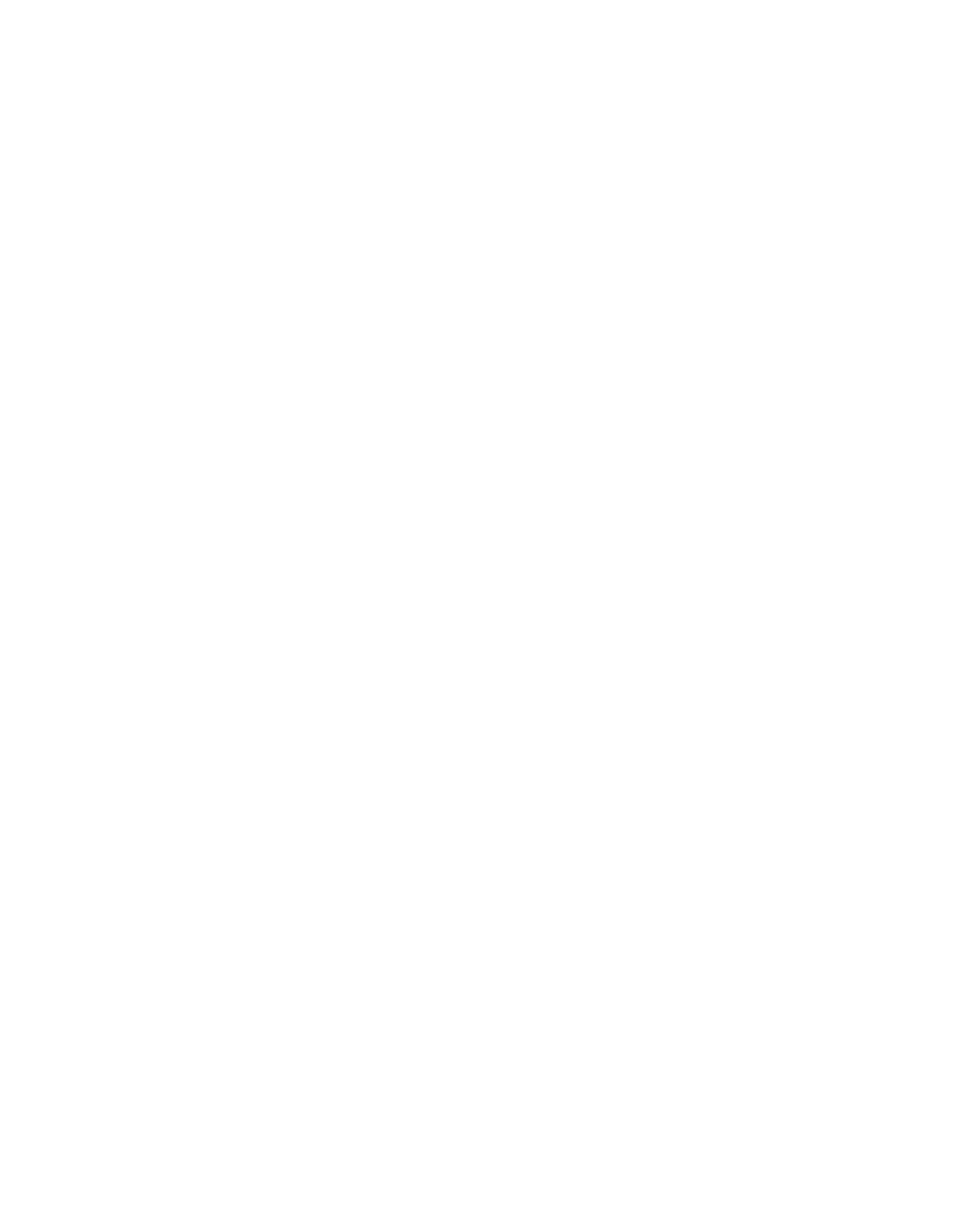

American<br>Iron and Steel<br>Institute

25 Massachusetts Avenue, NW Suite 800 Washington, DC 20001 www.steel.org